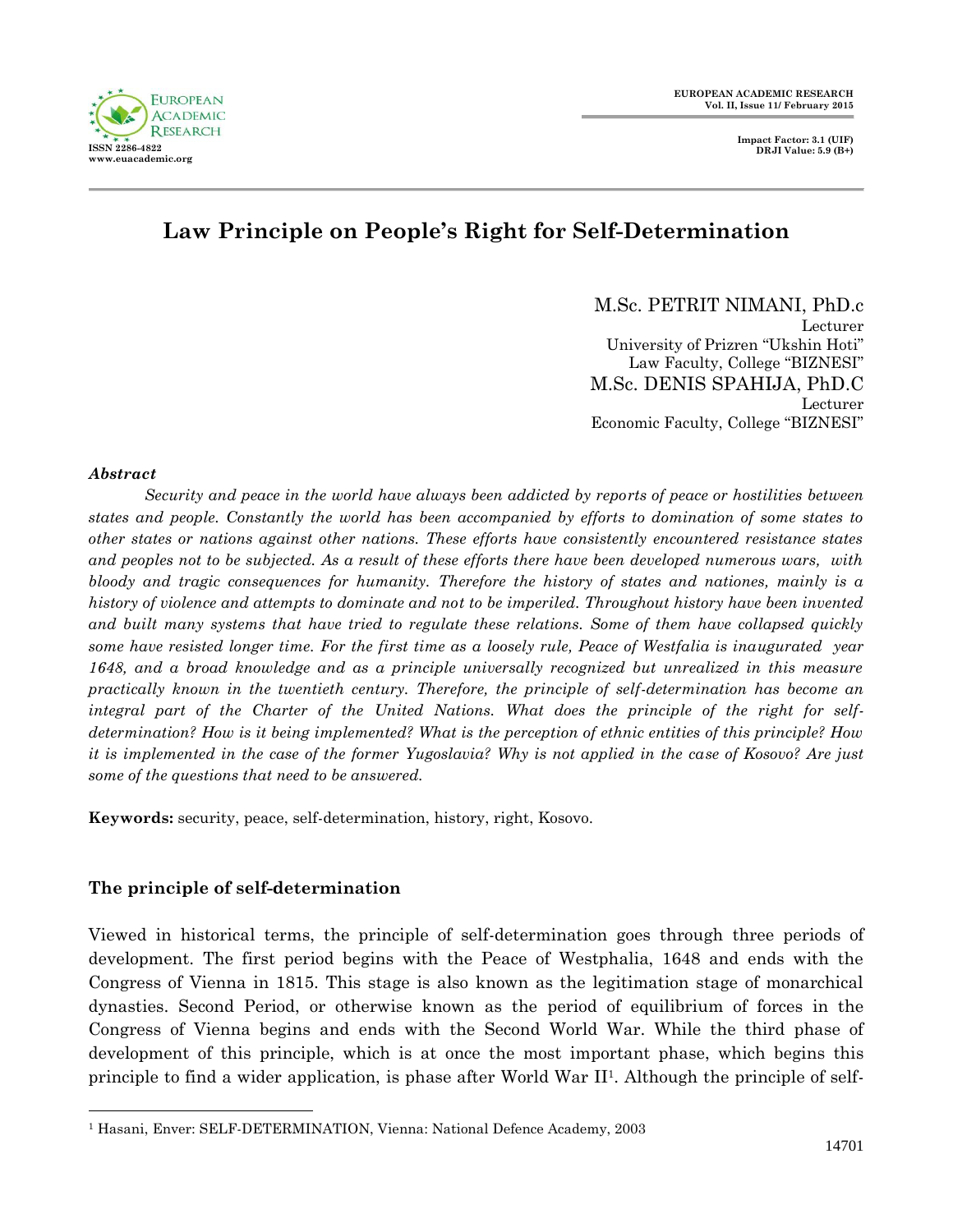determination applies relatively recently, the basis of this principle we find, since the Peace of Westphalia of 1648.<sup>2</sup> After the terrible wars of the Reformation, the states involved in these wars, in 1648 set of principles which will be the basis of the international relations.

Under this agreement the four principles that will determinate international relations would be:

- The principle of sovereignty of the nation-state and the fundamental right of political selfdetermination:
- Equality (legal) principle between states:
- The principle of international agreements between countries:
- The principle of non-intervention of one state in the internal affairs of another state.

However, these principles do not find wide application and were referred almost exclusively for the most powerful states of the time. The agreement was reached as the need to end the wars and to secure a peace that will ensure recovery of the affected states<sup>3</sup>.

Although these principles did not found wide application, monarchical systems of the time, with those agreements reached to legitimize their governance systems.

Although the Peace of Westphalia, provided a relatively long peace, the strengthening of some states and the increase of appetites for territories, these principles were seriously jeopardized.

As a result, less powerful states saw the need to build a system that will protect them from other more powerful states. The construction of this system, which would later be called the balance of power system will reached and build at the Congress of Vienna in 1815. However, even this system is not clearly defined rules for the implementation of the principle of selfdetermination<sup>4</sup>. Even in this system the principle of self-determination effort refers only to maintain existing states and not peoples and ethnicities who were trying to build their country. The first occurrence of those powerful systems came after World War I, when the Axis State, rejected the principles and striving for territorial expansion at the expense of other states. Losing Axis countries, created a space to attempt to return to international peace and stability. Numerous attempts were made to create a stable base of regulating international relations. In this spirit was the 14-point proposal of U.S. President Wilson Woodrow. That "based on three main criteria, which were:

- Democracy
- Group insurance and
- Self-determination none of which was used earlier for a European solution<sup>5</sup>

One of the important points of Wilson that had to do with the principle of self-determination, was his demand for "objective resolution of territorial claims."

But even though, Wilson's proposals were an important step forward, that would help little nations to determine their own destiny, through the principle of self-determination, disregard of the agreement by the U.S. Senate, made these proposals not wide applicable in practice. Just as America's withdrawal from this agreement and "return" to its previous policy isolationist, increased the appetite of Germany and Italy for territorial expansion. It ended with

 $\overline{a}$ <sup>2</sup> Baliqi, Bekim: HYRJE NË DIPLOMACI DHE POLITIKE TË JASHTME, Prishtinë,2010

<sup>3</sup> Resolution of the General Assembly, 1514 (XV)

<sup>4</sup> Baliqi, Bekim: HYRJE NË DIPLOMACI DHE POLITIKE TË JASHTME, Prishtinë, 2010

<sup>5</sup> Kissinger, Henry: DIPLOMACIA Përkth. P. Pojani, Tiranë: Shtëpia Botuese e Lidhjes së Shkrimtarëve, 1999.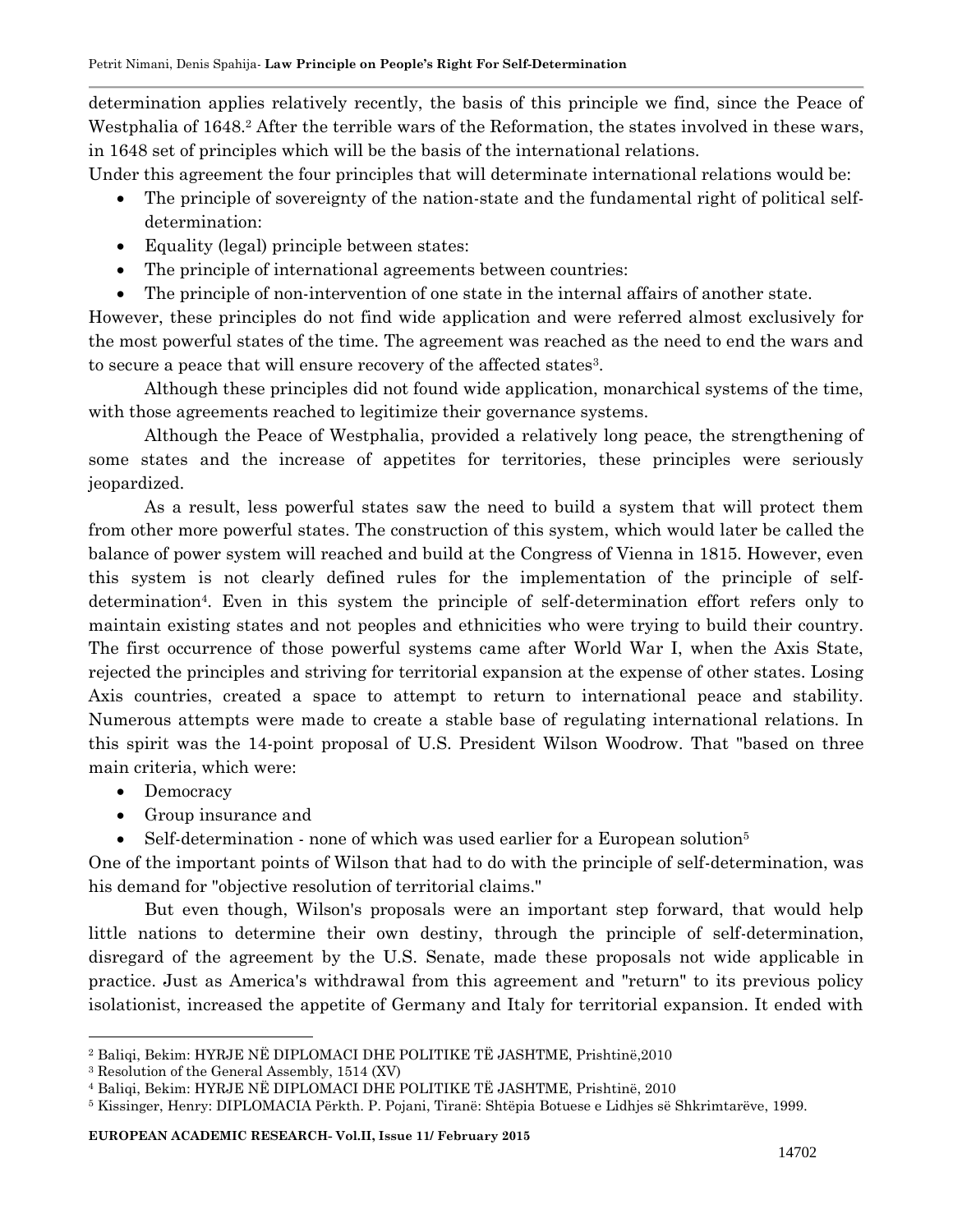World War II. The need for recuperation, peace and safety led to the creation of United Nations (UN), as a body with universal character which will have the task of maintaining peace and security in the world. In the basic document of the UN, among other things included the principle of self-determination and the right of nations to self-determination.

#### **Ethno national view**

Although the UN Charter recognized the right of nations to self-determination, not all nations were able to squeeze this right. Major powers used the principle of self-determination for their interests. So many nations failed to realize this right. Victorious states and their allies followed as a key principle, so they would not have any territorial losses. Here the ethnic-national played a second hand, which once again illustrates his relativity<sup>6</sup>. Although many of the movements state – establishing had the ethnic entities element, strained international relations and interests of the great powers, made within the new states to not reflect composition of ethnic entities population. Thus, in setting of the boundaries of new states they were based on more administrative old boundaries, that had established colonial states, or otherwise known as the principle of *uti possiditis*. Within the newly created states there were included populations with different ethnic entities, religious and linguistic<sup>7</sup>, etc.

This diversity of composition made within population of a state, caused many inside problems for newly created states. Within these countries started bloody wars for domination of little ethnic groups of the same state. This is evidenced by the numerous wars in Nigeria ethnic domination, the former Yugoslavia, Rwanda, Sudan, Turkey etc..

However, numerous wars within states and subjected nations efforts to realize the right of self-determination under the principle minorities, continues to promote the principles of the French Revolution of the nation-state, which does not bind the nation with an ethnic element, but with the state one. The UN continues to promote these principals. All this is due to the fact that if there would be recognized based on self-determination of ethno-national element, then the system of all states would collapse, since almost all states of the world have a population heterogeneity. However, despite this many majority of federal states, which had a large heterogeneous nationality faced with many consequences and with bloody wars for breakdown by ethno-national principle. The '90 years of the last century were dominated with ethnic and territory bloody wars. Ambitions to build nationality states were also helped from the collapse of communism in the East. Despite initial efforts to save these countries, the determination of different national groups

were crowned with success. So from among the communist countries (USSR, Yugoslavia, Czechoslovakia) dissolved, came up many new national countries.

## **Application of the Principle of Self-Determination in the former Yugoslavia**

 $\overline{a}$ 

<sup>&</sup>lt;sup>6</sup> Alttermat, Urs: ETNONACIONALIZMI NE EVROPE, Perkth. Ardian Klosi, Tirane, PHONIX, 2002

<sup>&</sup>lt;sup>7</sup> Hobsbaum, Erik: KOMBET DHE NACIONALIZMI QE NGA 1780-TA, Perkth. Bashkim Shehu, Tirane, Toena, 1996.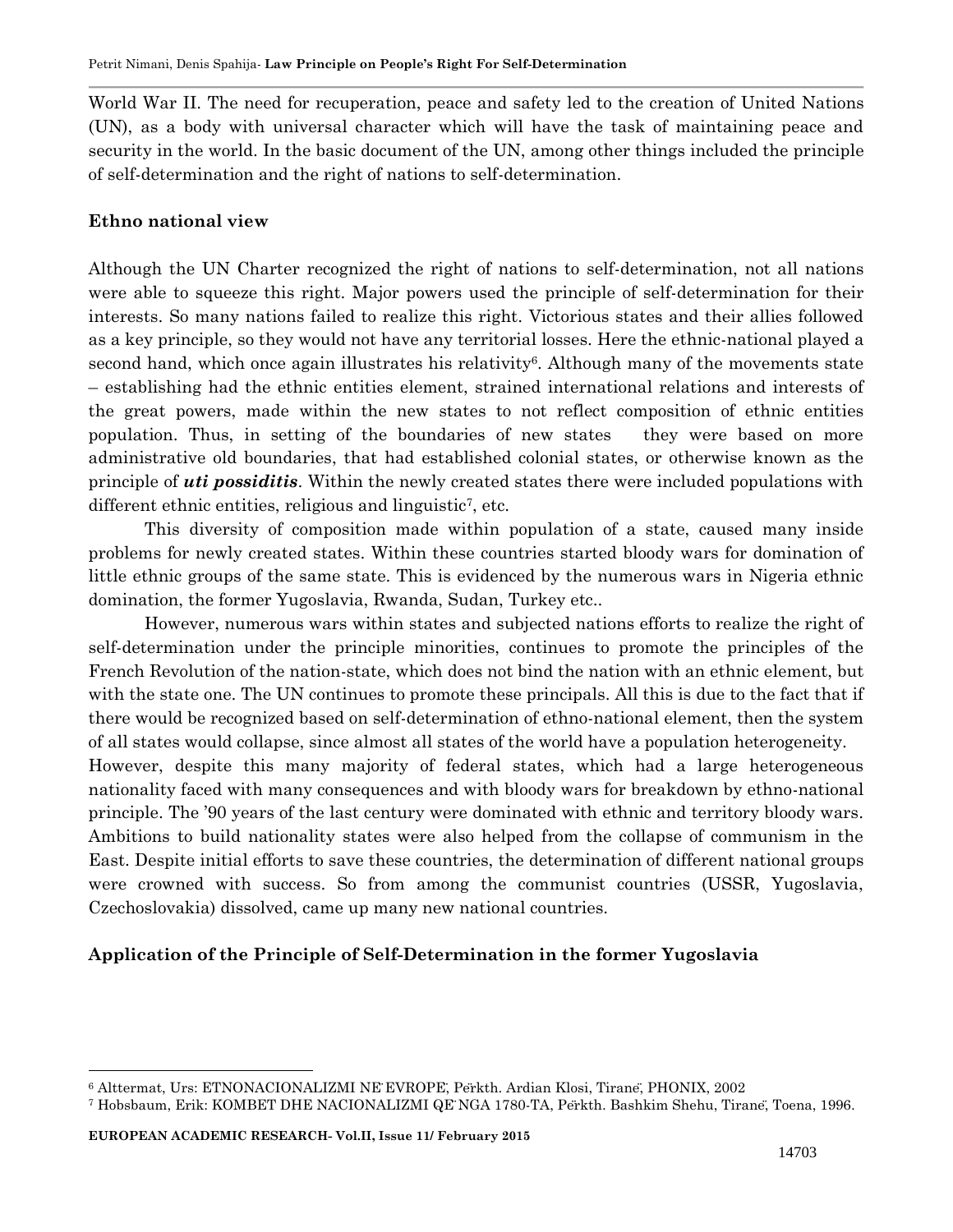The collapse of the communism in USSR, had a wide effect on other European communist states. Collapse of the USSR, in 1990, followed by collapse of the communism on all European states. The collapse of this system had been associated with numerous problems.

Some states faced the collapse of communism very easy and immediately began the process of democratic transition. Most problems were experienced by countries that had a heterogeneous composition of the population and that when they were created, they violently included within their various national groups. One of the countries that had numerous problems post-communist was Yugoslavia. With the communist system fell, Yugoslavia was engulfed by a powerful wave of nationalism. All ethnic groups began their national movements to build their states based on element of the ethnic entities. Serbian nationalist ambitions to dominate Yugoslavia and forcibly keep those nations led to a bloody war and multiple victims.

Thus began a bloody process of disintegration of Yugoslavia and the construction of new states. Despite the early resistance of international community to stop the disintegration of Yugoslavia, insistence and war finally made that the nations within Yugoslavia to recognize the right to self-determination. To give international legitimacy to that right, was created a committee that established the conditions of implementation to the right of self-determination for the nations of the former Yugoslavia.

#### **This committee was known as the Badinter Committee<sup>8</sup> .**

According to this committee the right of knowing the principal of self-determination in former Yugoslavia have the nations that the constitution of 1974 were once known as the Republic and the nations who complete the criteria of being a nation.

Based on these criteria, this right was won by: Slovenia, Croatia, Bosnia and Herzegovina, Macedonia and Montenegro. But from this right were expelled Kosovo and Vojvodina.

Kosovo was a constituent part of Yugoslavia and therefore had the right to selfdetermination and declaration of independence and the will of the people should be the basic element in determining the final status of Kosovo pointed Andreja Metelko Zgombić<sup>9</sup> .

#### **Kosovo and the principle of self-determination**

 $\overline{a}$ 

In order to handle the principle of self-determination and how this principle has not found wide application in practice it is very illustrative the case of Kosovo and Albanians in former Yugoslavia. When on 1912, Albania declared independence, it meant that it would include all Albanian-inhabited territories. But the London Congress in 1913, internationally recognized Albania as a country, only less than half of the territory and its population. Kosovo constituted the largest and most important territory outside the "London" Albania, so the Congress

<sup>8</sup> The Arbitration Commission of the Conference on Yugoslavia (commonly known as Badinter Arbitration Committee) was a commission set up by the Council of Ministers of the European Economic Community on 27 August 1991 to provide the Conference on Yugoslavia with legal advice. Robert Badinter was appointed to President of the fivemember Commission consisting of presidents of Constitutional Courts in the EEC. The Arbitration Commission has handed down fifteen opinions on "major legal questions" raised by the conflict between several republics of the Socialist Federal Republic of Yugoslavia (SFRY)

<sup>9</sup> Chief Legal Adviser in the Ministry of Foreign Affairs and European Integration of Croatia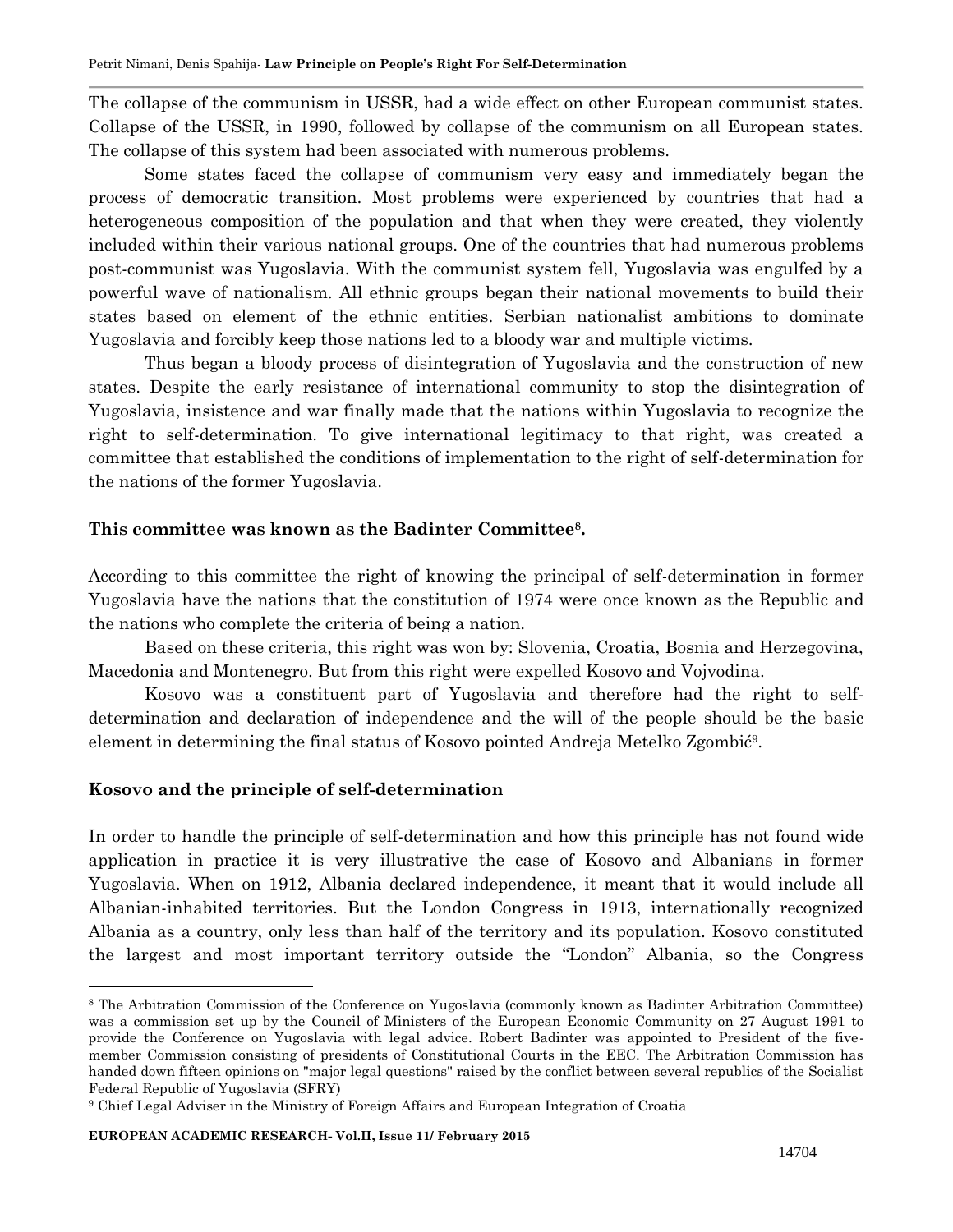recognized Kosovo as part of Serbia. In 1918, there were established the Kingdom of Serbs, Croats and Slovenians, which included Kosovo within it, without taking into account the structure of the population and its will<sup>10</sup>. However, despite the invasion of Kosovo from Serbia and "international recognition" of this occupation, Albanians fought constantly strived for selfdetermination. So in 1943-44, Albanian representatives of Kosovo in Bujane issued a resolution, which required that after the War, Kosovo will recognize right to self-determination up to secession and union with Albania. But after World War II, Yugoslav- Serb leadership violated and dismissed the resolution as invalid, by which the people of Kosovo unjustly were denied from the expression of free will. This "will" forge, as the people of Kosovo want to join the Yugoslav federation. Within the federation, Kosovo was an unequal status with six other federal entities. The position deteriorated further with the suppression of the 1974 autonomy. Kosovo's right to have self-determination, was once again denied by the Badinter committee, which did not recognized Kosovo's right to self-determination. Albanians tried to recognize this right through the referendum that was held on 1992, but this referendum was never officially known by the national mechanisms. However, despite this discrimination, Albanians of Kosovo constantly tried to achieve their right for self-determination. These tries led even with armed war of UÇK, which with the help of national community ended with the removal of Serbia from Kosovo.

But, despite of the forced removal of Serbia from Kosovo, the latter again was prevailed from the right of self-determination. Kosovo was placed under UN administration and continues its journey under a so-called temporary status, which is being more than 9 years, whereas on 17 February 2008 Kosovo declared its independence and was recognized nationally by more than 108 countries around the world so far, and continues its path towards integration into Euro-Atlantic structures.

The Resolution 1244 has not guaranteed the territorial integrity of Serbia, but Yugoslavia, which now does not exist, and that only during the interim period of international administration in Kosovo.

Further on, we will show also few opinions that also protect the right of Kosovo for selfdetermination.

Independence of Kosovo is a fact and is a consequence of the failure of negotiations between Belgrade and Pristina carried with the mediation of the UN Secretary General's Special Envoy Martti Ahtisaari, former President of Finland<sup>11</sup>.

The people of Kosovo had the right to self-determination and secession from Serbia because the Belgrade authorities systematically violated civil and human rights of Albanians for years. International law thus allows the proclamation of Kosovo's independence. The violations of the rights of the Albanians by the authorities in Belgrade from 1989 to 1999 are thoroughly documented in UN reports, resolutions of the Security Council and the Hague Tribunal, and were admitted by Serbia before the International Court of Justice. After such breaches of their rights, no one could expect the people of Kosovo to agree to continue to live within Serbia. Kosovo could not become a dangerous precedent in international law<sup>12</sup>.

 $\overline{a}$ 

<sup>10</sup> Nimani,Petrit: BAZAT E SHTETIT DHE SË DREJTES, KUB, Prishtinë, 2012

<sup>11</sup> Päivi Kaukoranta, Director General, Legal Service, Ministry of Foreign Affairs of Finland

<sup>12</sup> Liesbeth Lijnzaad, Legal Adviser, Ministry of Foreign Affairs of Netherlands, 10 December 2009.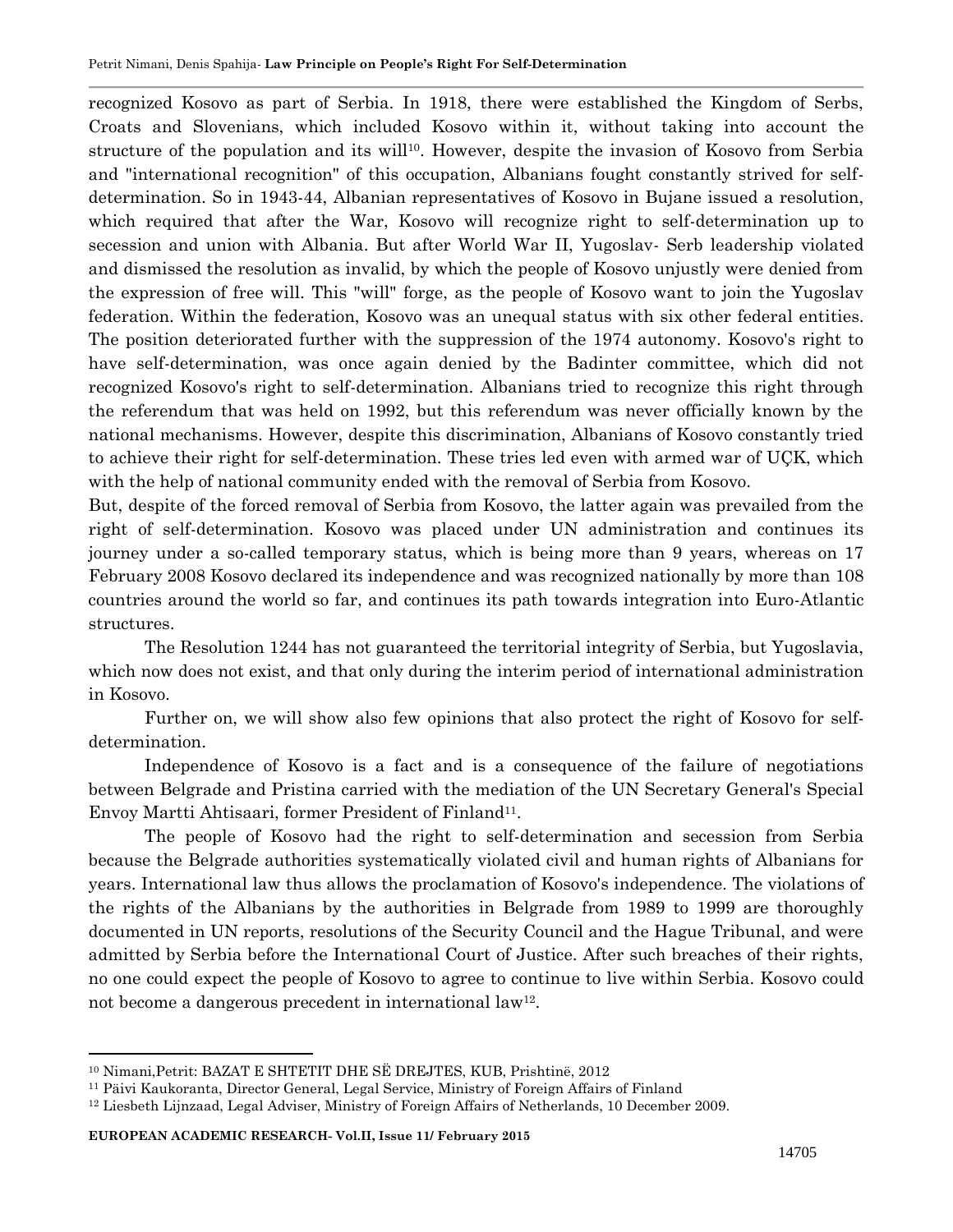In a statement issued 19 February 2008 the U.S. State Department argued every territorial conflict is unique. It said Kosovo's unilateral independence cannot be used by other states to resolve disputes. When asked about the Kosovo's independence in reference to recognition of South Ossetia, Secretary of State Condoleezza Rice dismissed it and said, *"we've been very clear that Kosovo is sui generis and that that is because of the special circumstances out of which the breakup of Yugoslavia came. The special circumstances of the aggression of the Milosevic forces against Kosovars, particularly Albanian Kosovars, and it's a special circumstance".*

# **Conclusion**

Even that the right of nations for self-determination was accepted very often during the history with different national agreements, it did not applied universally for all nations and ethnic groups. This right was implemented and known for the nations according to the interests of great powers, which implemented the known principal called *uti possidits* than considering the will and interests of nations, whose fate was decided. This thing has often led to bloody wars and created big problems for created states. Also, many nations were denied from this right, like Palestine and Israel today they reflect the most known ethnic groups in the whole world that fight for decades to create their own states. Also, in their fate reflects the whole complexity of the selfdetermination principal and the perception that the ethnic groups have for the right of this principal. As can be seen from the above sections of this paper, the principle of self-determination is a principle universally recognized. But its use in practice has not found universal application. For the first time in the system of international relations, this principle was recognized in the Peace of Westphalia. Than was involved in the most recent systems that regulate or tried to arranged the international relations. This principle was included in the basic document of the United Nations. But even after its implementation in practice was never universal. Also from this paper you can see that the perception of nations that try to realize that this principal is ethnicnational perception. Ignorance of this principal has caused and it is still causing problems and wars in states that are trying to forcibly keep under domination different ethnic-national groups. Only the '90 years and wars in the former Yugoslavia had taken the life of hundreds and thousands people and caused uncountable material damages as due to refusing to let the ethnicnational group to embrace this right.

## **Bibliography:**

Hasan, Enver: Self-Determination, Vienna: National Defence Academy, 2003. Nimani, Petrit: E drejta Kushtetuse, KUB, Prishtine, 2014 Alttermat, Urs: ethno IN EUROPE, trans. Ardian Klosi, Tirana, PHONIX, 2002 Balic, Blessing: INTRODUCTION TO DIPLOMACY AND FOREIGN POLICY, Pristina, 2010 Kissinger, Henry: Translate diplomacy. P.Pojani, Tirana: Publishing House of the Writers, 1999. Nimani, Petrit: BASIS OF STATE AND THE LAW, KUB, Pristina, 2012